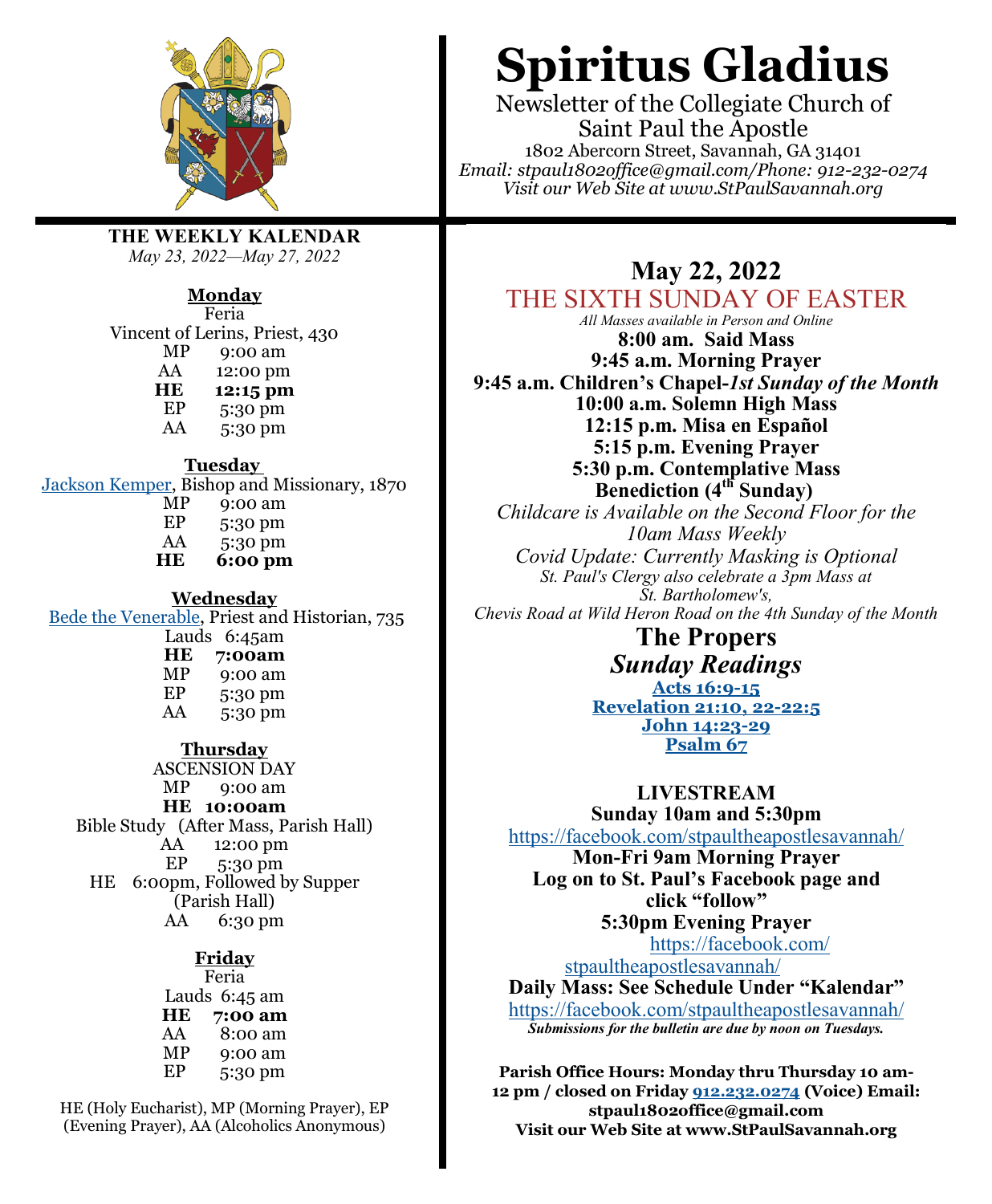#### **The Very Revd. Dr. Wm Willoughby III, OStJ Rector & Dean of Savannah**

When was the last time you noticed Mosaic Icon of St. George which fills the blind arcade at the base of the Bell Tower? The Icon was given by the Shipps family in honor of the Right Reverend Harry Woolston Shipps' ministry as the VIIIth Bishop of Georgia. It was created by a French Mosaic artist named Jean Pierre Soalhat whose work is found worldwide in homes, businesses, parks and museums. I met him during my sabbatical at the Savannah College of Art and Design's, Lacoste campus in the Luberon mountains of Provence where I was Scholar in Residence. I had both the pleasure and honor of visiting with him on several occasions and to see several his works in progress. Part of his creative process includes collecting tessera (small pieces of stone used to create Mosaics) from cultivated fields in the surrounding area. This part of France has been under cultivation since ancient times and many Ancient Roman Villas graced the valleys and hills of the area. Although long gone the fields still contain small bits of evidence of previous Roman Mosaics that adorned the Villas. This means that parts of our Mosaic may be as old as or older than the time of Christ.

The cartoon (the sketch for the Icon) was executed by Louise Shipps and follows the traditional canons of Byzantine Iconography as regards the depiction of St. George of Lydda. St. George was a soldier living in Roman Palestine at the beginning of the fourth century. He was martyred at Lydda in about the year 304, at the beginning of the Diocletian persecution. He rapidly became known as "The Great Martyr." The early martyrologies of the Church in the East emphasized George's move from Military service as a Tribune in the Roman Army to service of the Lord. Much like the other great soldier Saint of the Church in the West, Martin of Tours, George first jettisoned the burden of earthly possessions by giving all of his possessions to the poor. In so doing he exchanged the armor of war for the armor of faith. This exchange allowed George to fix his heart on the vision and life of the Kingdom of God. He became the example and encourager of a Church under severe persecution. A person willing to walk in the Way of Christ, embracing death and the cross, that others might live.

The story of St. George slaying a dragon is probably due to the later incorporation of a story of Perseus slaying a sea monster, into his martyrology. This was an ancient myth associated with Lydda and it was not uncommon to baptize popular pagan myths thereby allowing people to make valuable connections between that with which they were familiar and the new vision of Christianity. Furthermore, the legend gives witness to the triumph of Christianity over pagan belief (represented by the dragon) St. Edward the Confessor, around whose tomb Westminster Abbey was built, was along with Edmund, a Martyr King, the Patron Saints of England until the Crusades. Because of St. George's popularity among the Crusaders along with the adoption of George as patron of the Order of the Garter by Edward III in the 14<sup>th</sup> Century, Saints Edward and Edmund were replaced as England's Patron Saints.

By having a large Iconographic presence of St. George overlooking the Yard outside St. Paul's House of Worship we are celebrating two relationships that are fundamental to our identity as a Christian Community. It proclaims that we are a Parish rooted in the English expression of the Catholic Faith and that we are a constituent member of the Diocese of Georgia, whose patron is St. George. In addition, we have the happy concurrence of this treasure of Christian Art being given in celebration of the VIIIth Bishop of Georgia's ministry – an ordained ministry which began its marvelous journey with the endorsement of this Parish for ordained ministry. WWlll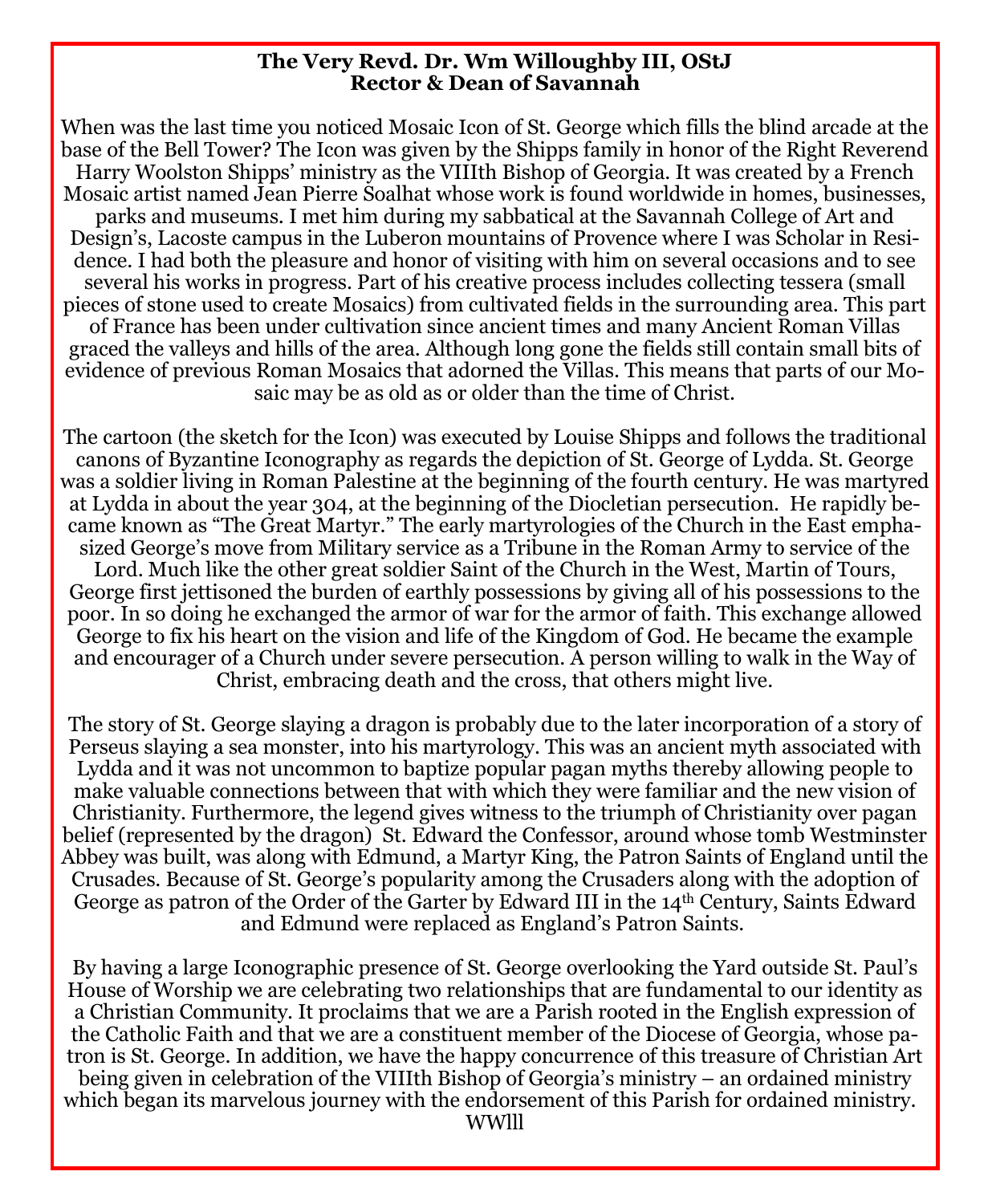

## **\*\*ASCENSION THURSDAY MASS AND DINNER\*\***

Let's celebrate the Ascension of Christ with mass on Thursday, May 26th,

Mass at 6pm and dinner at 7:30pm (or after mass).

Chef Laura Walker and vestry members will serve Portuguese fish stew. All are invited! Donations accepted for the Sisters of St. Margaret, who serve the poor in Haiti.

## **\*\*SIGN-UP FOR COFFEE HOUR\*\***

Looking for a volunteer opportunity? Look no further: COFFEE HOUR!

Use this link (copy and paste) to sign up for coffee hour host:

https://tinyurl.com/4brw6dj8.

If you prefer to sign up with a form,

forms will be available on the piano after Sunday mass.

Coffee hours are following the 8am Mass (Parish Hall) and 10am Mass (Churchyard)

## **\*\*NURSERY DONATIONS NEEDED\*\***

Staff did a wonderful deep clean of the nursery prior to its recent reopening. Through this effort, many of the more well loved toys were not able to stay and the nursery is in need of new toys for ages 5 and below. These can include blocks, big puzzles, cars, playsets, food sets for kitchen, books, and art supplies. Please no small items like legos which can be choking hazards. Donate new items by placing them in the bin in the parish hall all through the month of May. If you have any questions call or email Sarah Ward at (912) 596-4240 or [sarahpayton@comcast.net](mailto:sarahpayton@comcast.net)

**\*\*SAVANNAH BAROQUE CONCERT THIS SUNDAY AT 3PM\*\***

Savannah Baroque's next concert, "Into the Light", will witness not only our resurgence after the pandemic, but also featuring works by great women composers that were relegated to back rooms or reattributed during the 19th century. We will be presenting many works new to us by composers including Francesca Caccini, Wilhelmine von Bayreuth, Anna Bon, Mary Young Barthélemon, Isabella Leonarda, and Maria Theresa Paradies. The program will includes works celebrating springtime and the Virgin Mary, in honor of the month of May.

## **Tickets available through Yapsody or at the door.**